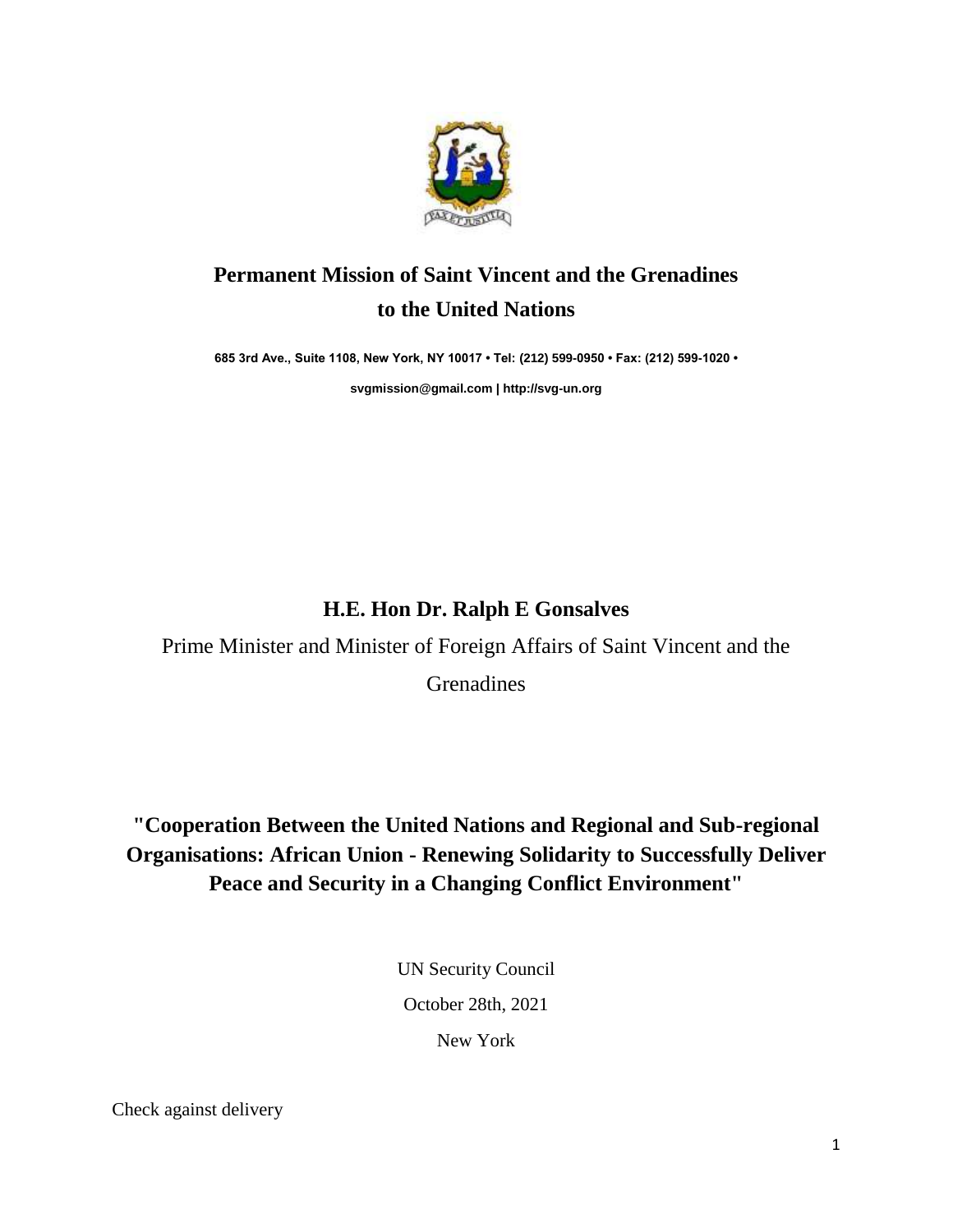Thank You My Dear Friend and Brother, the President of the Republic of Kenya, His Excellency Uhuru Kenyatta. I greet you in love, faith and hope! Your contribution this morning, has been stellar. I endorse everything you outlined in your Statement.

Permit me to express, on behalf of St. Vincent and the Grenadines, our deepest appreciation to the Republic of Kenya for convening this important discussion. We also thank our esteemed briefers for their insightful remarks. I am particularly moved, too, by the presentation of another of my Dear Friend and Brother, the President of Ghana, His Excellency Nana Addo Dankwa Akufo-Addo.

## Mr. President,

A spate of complex and interconnecting challenges, of the most arduous kind, bear upon peace and security globally. In fragile settings violent conflict, widespread displacement, acute hunger, underdevelopment, the hazards of climate change and environmental degradation permeate most profusely, with the most devastating socio-economic and political outcomes.

2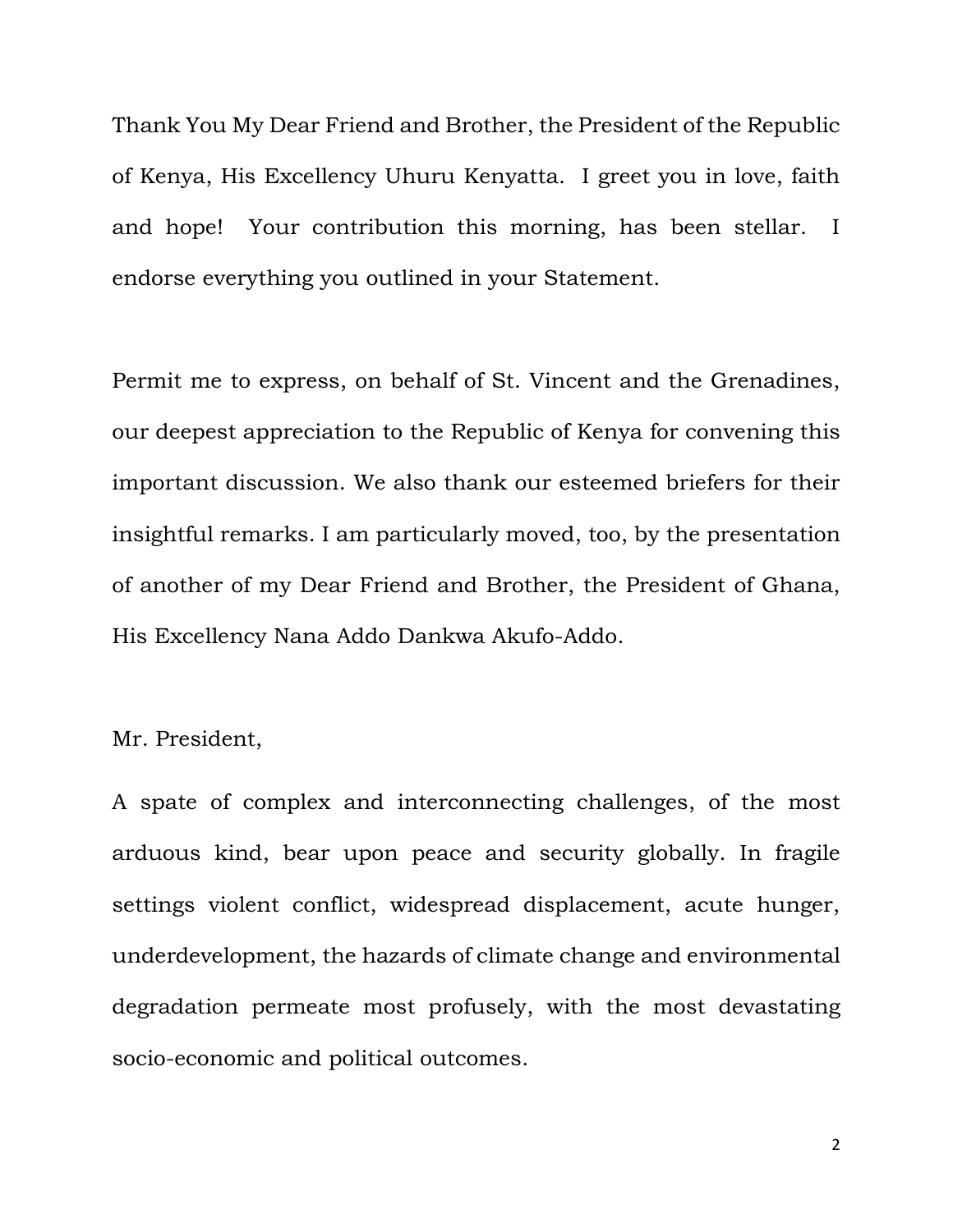Across the African continent, the bellowing calls for fresh initiatives and renewed commitments - *by the international community at large* - are unmistakeable. To be sure, the positions and priorities of the African Union, in particular the "Agenda 2063: The Africa We Want" and "Silencing the Guns" initiatives, provide the most practical blueprint for continental peace and stability. And so, the historical injustices and contemporary contradictions of the present multilateral order demand that homegrown solutions to problems on the African continent be fully embraced, reinforced, and advanced. During this International Decade for People of African Descent, developmental and reparatory solutions for all African peoples must be supported as vital priorities.

African countries have a vast wealth of experience in building peaceful, orderly and viable states amidst their post-colonial struggles. The African Union's depth of expertise in regional diplomacy, mediation, reconciliation, transitional justice, security sector governance and reform (SSG/R), and disarmament, demobilisation and reintegration (DDR) initiatives have delivered effective peace processes and political transitions in many settings.

3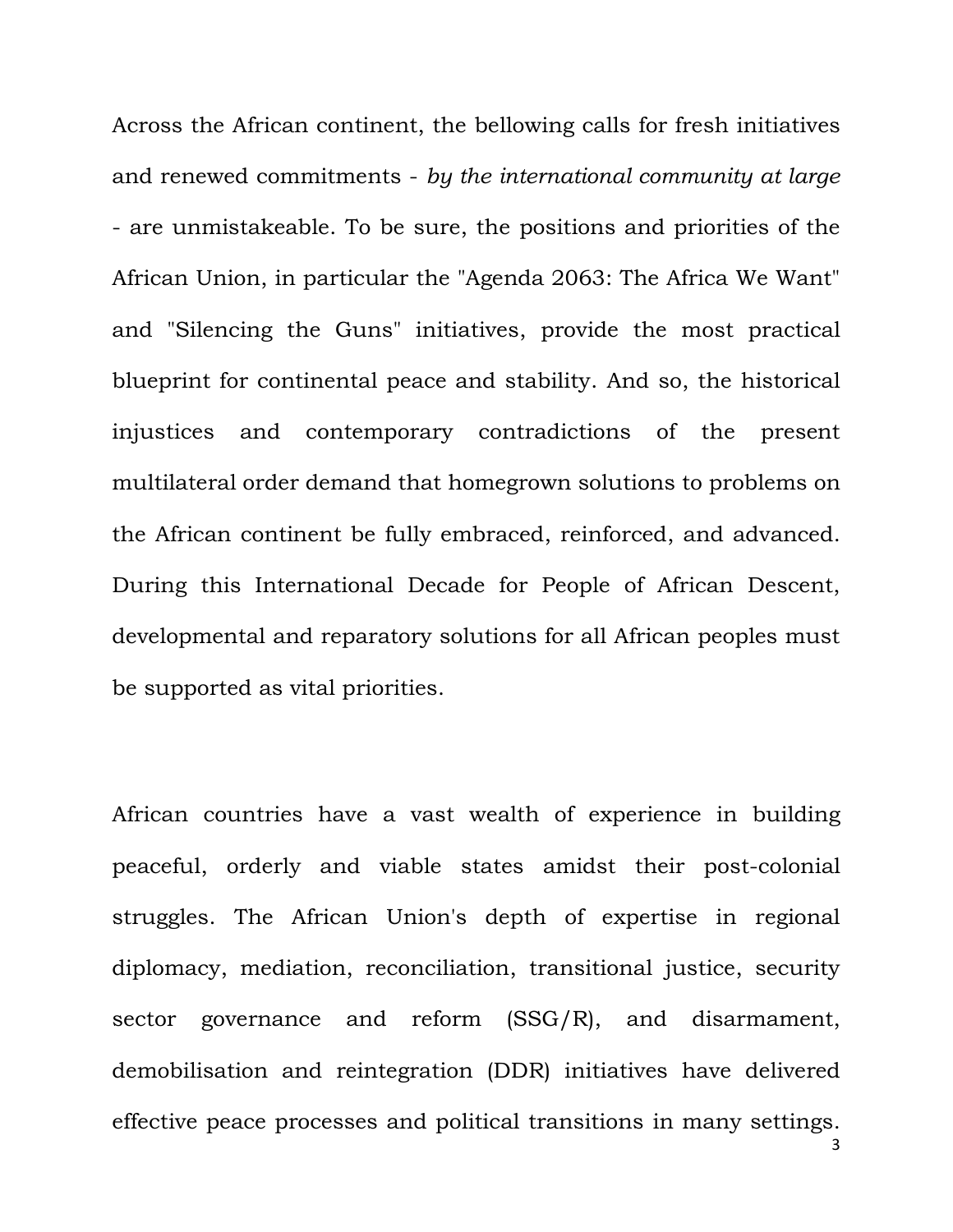These efforts ought to be provided with greater support - *politically and financially* - through all practical means.

The sustainable funding of AU-led peace operations and measures to ensure adequate, predictable and reliable financing of peacebuilding initiatives in African countries should also be treated as urgent imperatives by the international community. So too should major donors - *in particular developed countries and the International Financial Institutions (IFIs)* - ramp up their overseas development assistance (ODA) commitments, eliminate barriers for concessional financing, and advance new pathways for African countries to achieve the Sustainable Development Goals in line with national priorities and perspectives.

At the institutional level, the strategic partnership between the United Nations and the African Union remains undeniably essential in building and maintaining peace. This partnership must be further broadened, with the systematic engagement of sub-regional organisations and mechanisms including ECOWAS, ECCAS, SADC,

4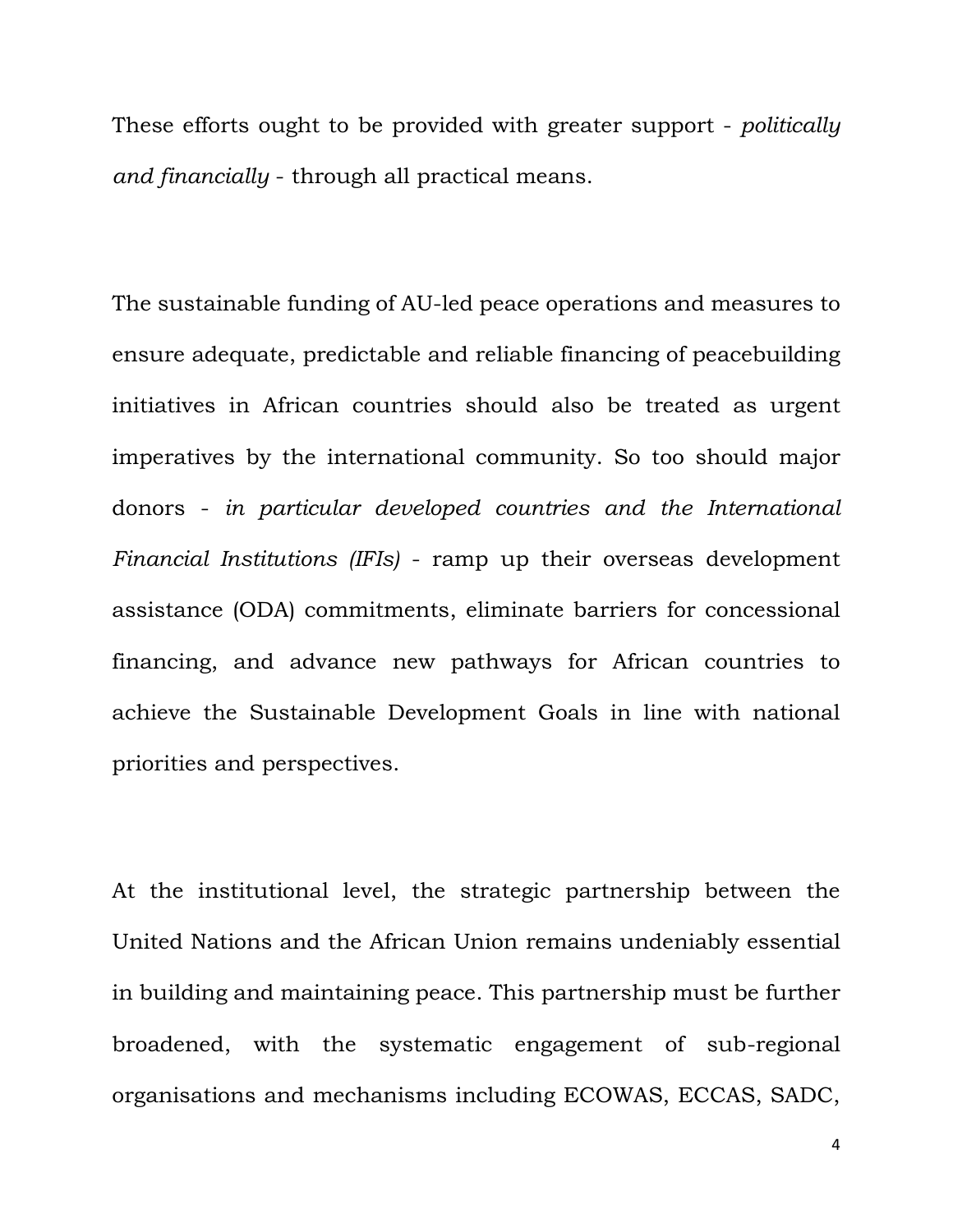IGAD and others. Conflict prevention, peacekeeping, peacebuilding and the entire spectrum of activities across the securitydevelopment-humanitarian linkages are most effective when addressed by a broad and inclusive consortium of stakeholders. The contributions of regional and sub-regional actors to these processes are unparalleled.

The United Nations Security Council and African Union Peace and Security Council should continue to explore all modalities for information-sharing, *in particular through joint field visits*. Joint institutional engagement should also be pursued, *in a consultative and pragmatic fashion*, to address emergent and consequential challenges such as Climate Change and environmental degradation. The impacts of Climate Change on peace and security across the continent are indisputable. Other areas for coordinated action include mine action, terrorism, piracy and organised crime.

Mr. President,